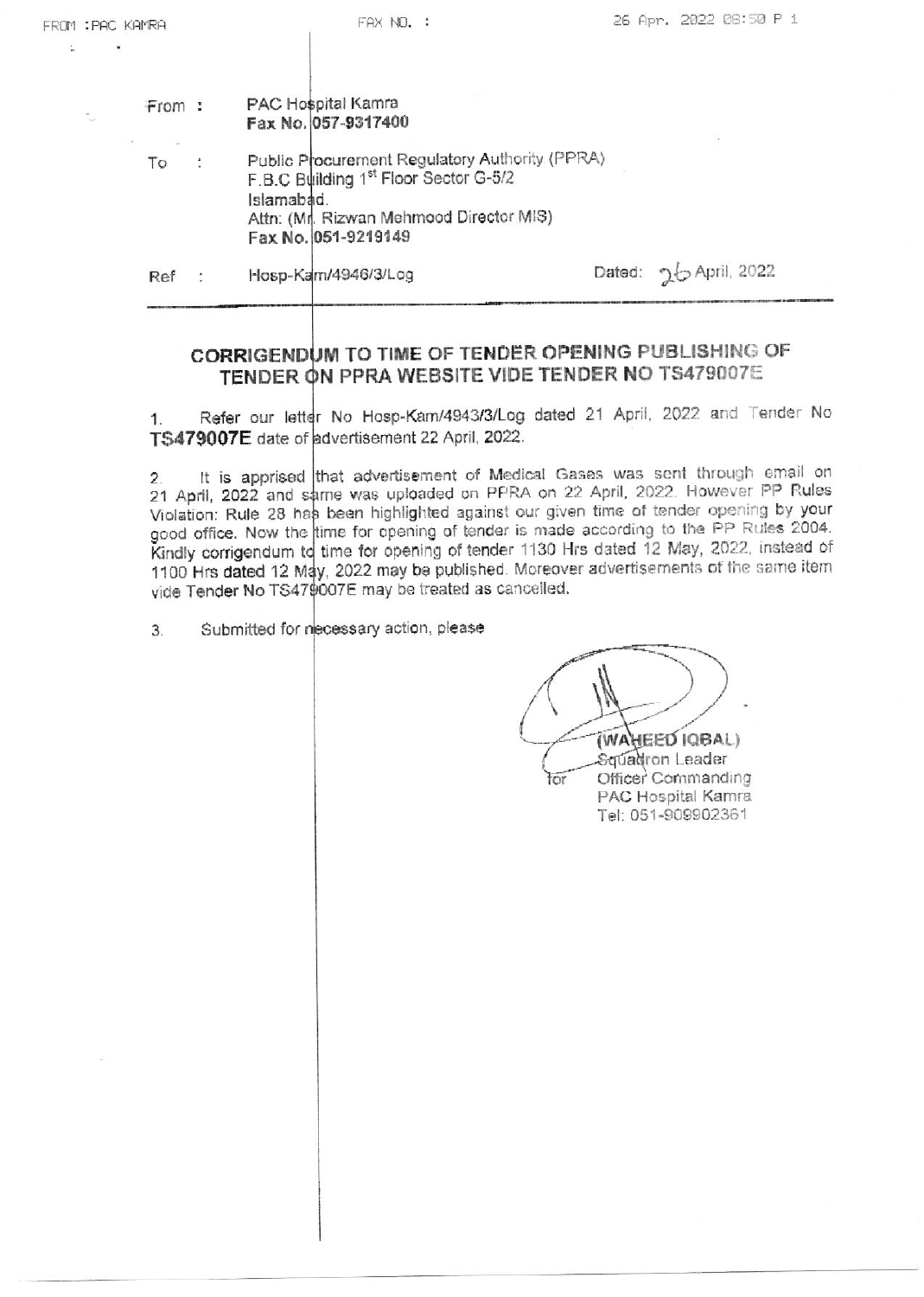## PAC HOSPITAL KAMRA (DISTT ATTOCK) TENDER NOTICE FOR PROVISION OF Medical Gases FINANCIAL YEAR: 2022-23

 $1<sup>1</sup>$ Quotations are invited from the sales tax registered firms for purchase of Local Purchase Medical Gases for financial year 2022-23 from different authorized retailers / distributors in possession of valid license for selling of Medical Gases.

 $\overline{2}$ . Quotations should clearly mention rebate rate.

Quotations are invited for provisioning of Medical Gases at PAC Hospital Kamra on 3. supplier's own arrangement.

## STANDARD / SPECIAL CONDITIONS FOR PROVISION OF Medical Gases:-

- . The supplier will provide medical gases including liquid oxygen without delay.
- The supplier will provide "99.5% purity certificate" for oxygen gases at the time of  $\bullet$ delivery of gas at PAC Hospital.
- . Cylinders will be filled on the same day when deposited and are to be ready for collection on the same day as well.
- The company will be responsible for any loss of cylinder which will be deposited for  $\ddot{\bullet}$ testing / painting purpose.
- Any cylinder deposited for testing 1 painting or repair purpose will be returned within  $\bullet$  $3-5$  days.
- The gases will be supplied on as and when required basis round the year, without any 4 delay.
- In case of delay of supply of gas, hospital may get supply from other sources in s extreme emergency. The payment of gas filled from other sources in such emergency case shall be made by the supplier awarded with the gas contract.
- · Supply will be made on credit basis.
- Supplier has to install Qty 03 XL-65 containers with upstream system along with 02 Oxygen Tanks, one of 450 cu mtr and second with 2000/3000 cu mtr capacity (along with alarm panels) at PAC Hospital Kamra. These equipments would be the property of supplier. The supplier would be solely responsible for the timely maintenance, inspections and serviceability of these equipments.
- . 05 years of experience with Armed Forces of Pakistan and performance certificate of same should be provided.
- Payment will be made as per PAC Board procedures.
- All biding firms will provide GST, NTN and professional Tax registration certificate.

American 2 pac 224 - 125 ft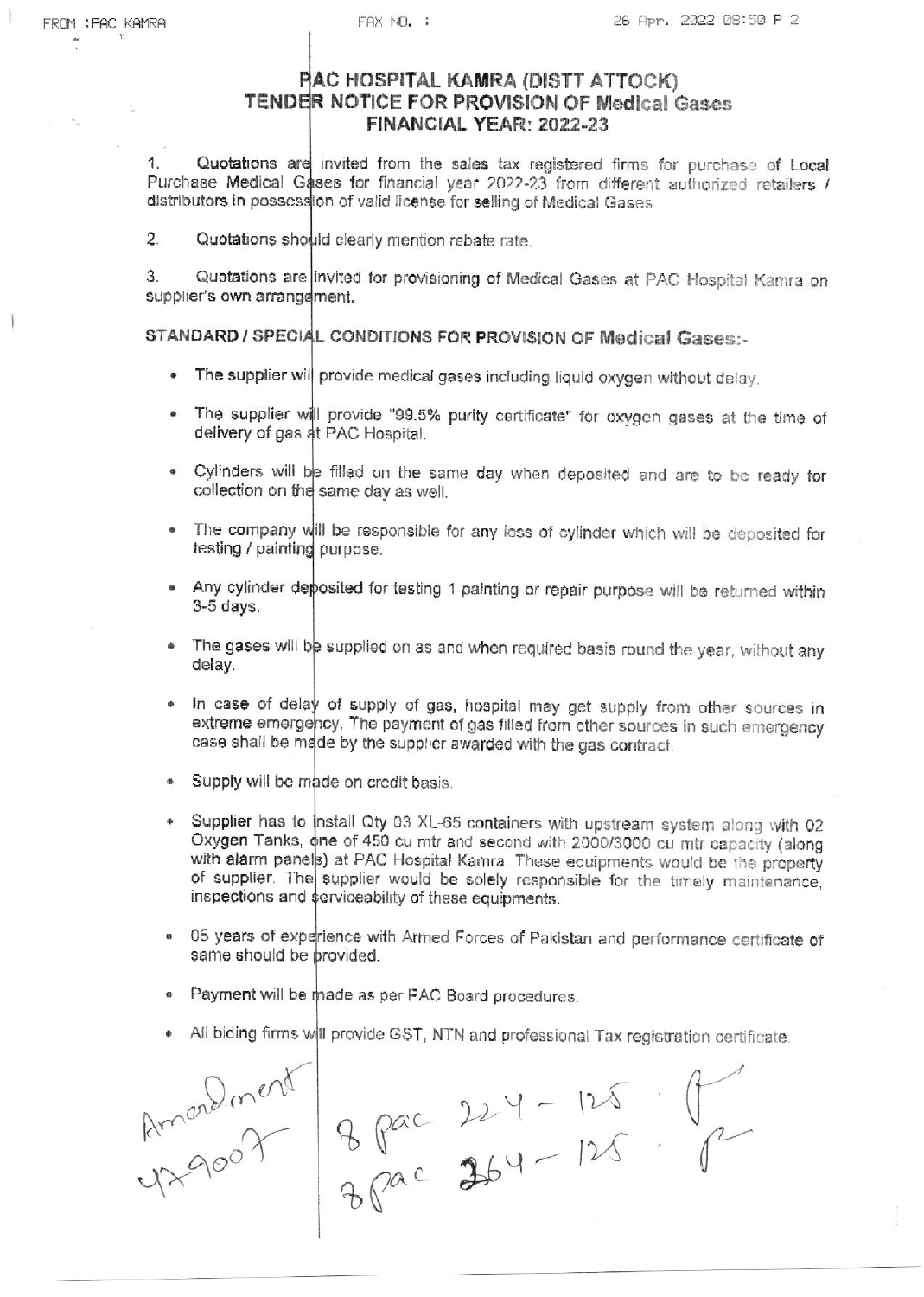$\epsilon$ 

 $\tau^{\pm}$ 

Sealed Technical & Commercial quotations with the title "Tender for purchase of Medical Gases" must be submitted to the undersigned on 12 May, 2022 up to 1100 Hrs positively. 5% Bid Security must be present in the sealed Commercial Quotation. The photocopy of 5% Bid Security with black out value column should be present in the sealed Technical Quotation to ensure that original 5% Bid Security is present in the sealed Commercial Quotation. Tenders would be opened at 1130 Hrs on the same date.

Previous performance of the suppliers will be considered while accepting / rejecting 5. the tender.

> OFFICER COMMANDING PAC Hospital Kamra (ATTOCK) 051-909902361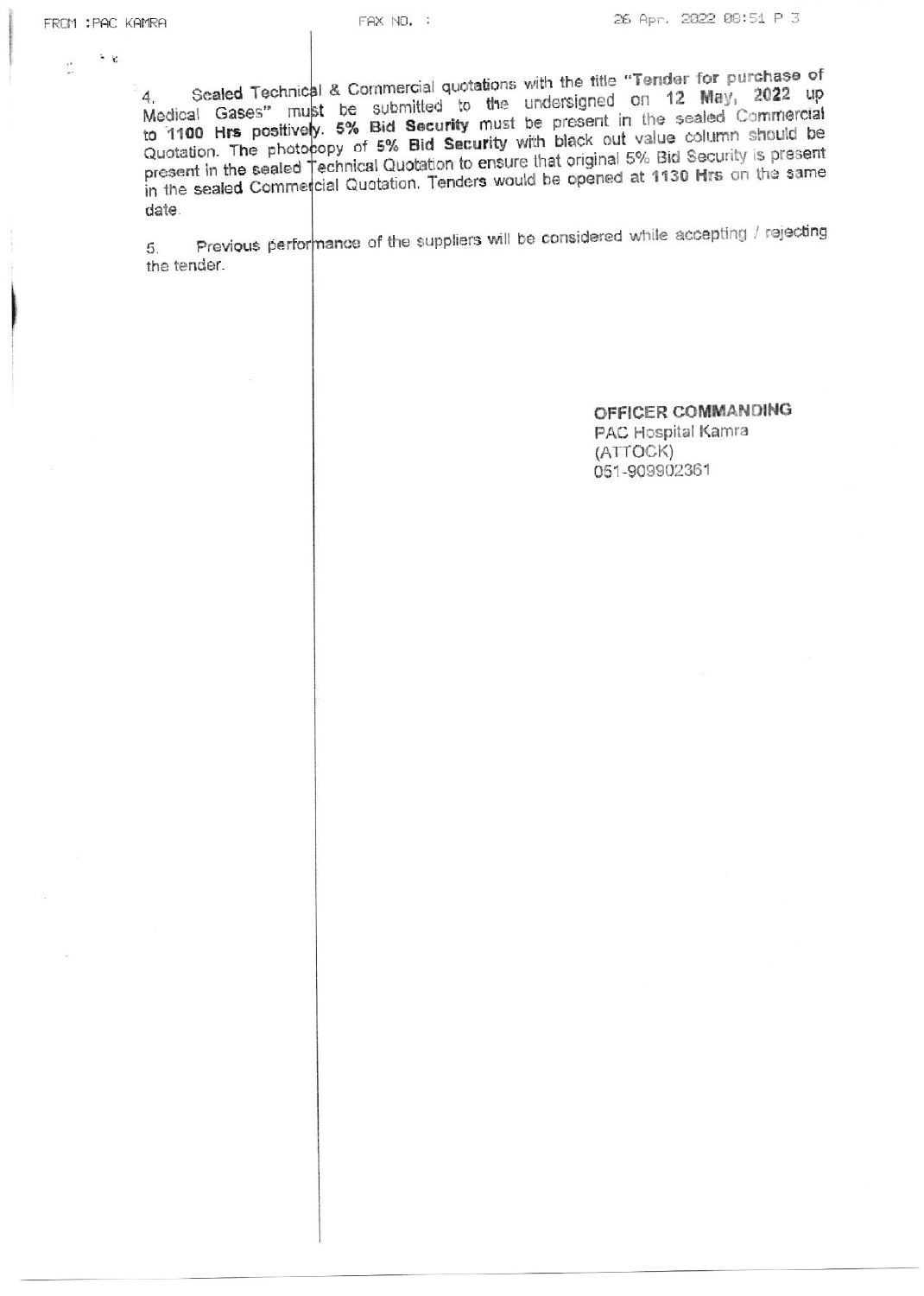$\omega$ 

 $\overline{\mathcal{A}}$ 

## PAC HOSPITAL KAMRA (DISTT ATTOCK) TENDER NOTICE FOR PROVISION OF Medical Gases FINANCIAL YEAR: 2022-23

Quotations are nvited from the sales tax registered firms for purchase of Local 1. Purchase Medical Gases for financial year 2022-23 from different authorized retailers / distributors in possession of valid license for selling of Medical Gases.

Quotations should clearly mention rebate rate.  $\overline{2}$ .

3. Quotations are invited for provisioning of Medical Gases at PAC Hospital Kamra on supplier's own arrangement.

STANDARD / SPECIAL CONDITIONS FOR PROVISION OF Medical Gases:-

- The supplier will provide medical gases including liquid oxygen without delay.
- . The supplier will provide "99.5% purity certificate" for oxygen gases at the time of
- . Cylinders will be filled on the same day when deposited and are to be ready for collection on the same day as well.
- . The company will be responsible for any loss of cylinder which will be deposited for
- . Any cylinder deposited for testing 1 painting or repair purpose will be returned within
- . The gases will be supplied on as and when required basis round the year, without any
- . In case of delay of supply of gas, hospital may get supply from other sources in extreme emergency. The payment of gas filled from other sources in such emergency case shall be made by the supplier awarded with the gas contract
- · Supply will be made on credit basis.
- Supplier has to install Qty 03 XL-65 containers with upstream system along with 02 Oxygen Tanks, one of 450 cu mtr and second with 2000/3000 cu mtr capacity (along with alarm panels) at PAC Hospital Kamra. These equipments would be the property of supplier. The supplier would be solely responsible for the timely maintenance, inspections and serviceability of these equipments.
- . 05 years of experience with Armed Forces of Pakistan and performance certificate of same should be provided.
- · Payment will be made as per PAC Board procedures.
- . All biding firms will provide GST, NTN and professional Tax registration certificate.

8 pac 224 - 125. Per